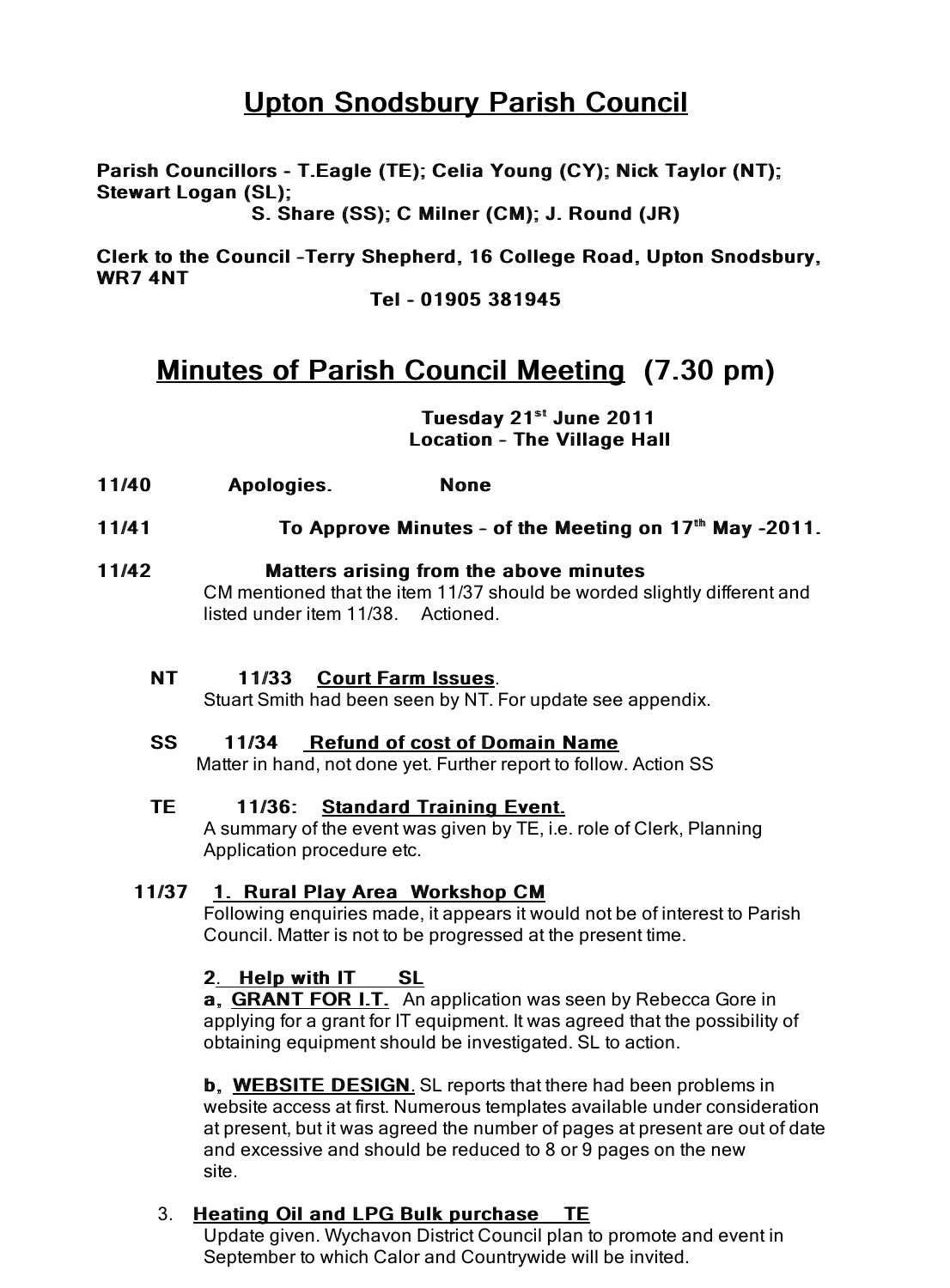## 4. a. Britain In Bloom CM

Matter not to be pursued at present as it was thought the disused garage site would have an adverse effect on any application.

## b), Joint Village /Insurance Matters CM

TE read letter from USPRA making proposals for cost sharing their insurance with that of Parish Council.

The Parish Council agreed in principle and after some debate it was proposed by SS and seconded by NT that a working party of SS, JR and USPRA treasurer together with Terry Shepherd (Clerk) to look solely at "the possible consideration to incorporate Parish Council and the USPRA Park Insurance" and to report back. This was formally agreed. Clerk is to write to Chair of USPRA re invitation to Treasurer.

## 11/43 To adopt annual budget (see appendix):

Adopted, Proposed by CM and seconded by SS.

|  | 11/44 |  |  | <b>To appoint Planning Committee.</b> |
|--|-------|--|--|---------------------------------------|
|--|-------|--|--|---------------------------------------|

 In order of priority was proposed by TE. Seconded by SL SS, JR, TE, CY, NT, SL, and CM Clerk to organise at least four members on receipt of planning application

## 11/45 To note planning consultations:

Cowsden Bank Farm Building Mr Collins

Concerns by parishioners present were expressed regarding the building in question and were advised that at present Parish Councils have little input regarding agricultural planning applications. It was observed by CY that this was unacceptable and after further discussion it was agreed that our Clerk write to WDC requesting that in future, Agricultural Planning Applications be subject to the same procedure as Residential Applications.

The Clerk will write to Planning Department requesting that we are notified of every Planning Application received and all Parish Councillors will be informed.

- 1. School Cottage Gable end replacement Mr and Mrs Gillick Noted.
- 2. 1 Pershore Road Conversion of flat roof to pitched. Mr and Mrs Allen Noted.

## 11/46 To adopt reports:

- a) Footpaths.
- Noted, with thanks to David Mathews for his assistance.
- b) Website

Noted, with thanks to Stuart Logan for his on-going help.

- b) Litter picking
	- Noted and again thanks to Stuart Logan who will advise helpers.
- c) Rebecca Gore application re I.T. Noted, thanks again to Stuart Logan who will action.
- e) Speeding sign data passed to Highways. Thanks to Steve McCarthy.

## 11/47 To nominate delegates for New Homes Bonus Event on July

 $18^{\text{th}}$ 

Letter read out by TE. If anyone wishes to attend to contact the Clerk